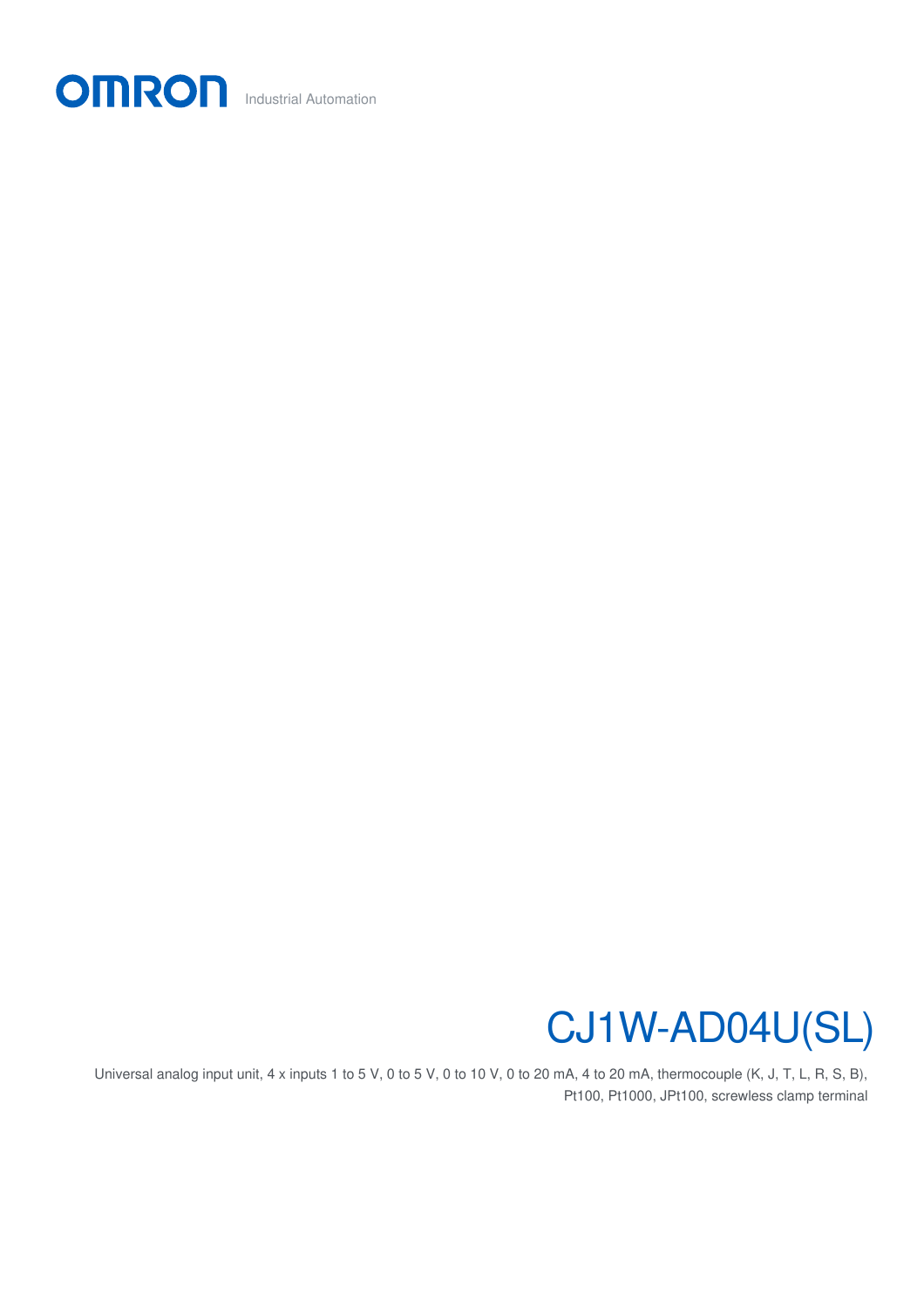## **Specifications**

| I/O system                      | CJ I/O Bus                                             |
|---------------------------------|--------------------------------------------------------|
| <b>Expansion unit type</b>      | Special I/O Unit                                       |
| Type of module                  | Analog I/O                                             |
| Number of analog inputs         | $\overline{4}$                                         |
| Temperature input type          | B, J, JPt100, K, L, Pt100, Pt1000, R, S, T             |
| Linear analog input type        | -10 to 10 V, 0 to 10 V, 0 to 5 V, 1 to 5 V, 4 to 20 mA |
| Resolution of the analog inputs | 14 Bit                                                 |
| <b>Number of analog outputs</b> | $\mathsf{O}\xspace$                                    |
| Linear analog output type       | None                                                   |
| I/O connection type             | Screwless clamp                                        |
| Number of I/O connectors        | $\mathbf{1}$                                           |
| Detachable I/O connector        | $\checkmark$                                           |
| Suitable for safety functions   | $\pmb{\times}$                                         |
| Height                          | 90 mm                                                  |
| Width                           | 31 mm                                                  |
| <b>Depth</b>                    | 85 mm                                                  |
| Weight                          | 186 g                                                  |